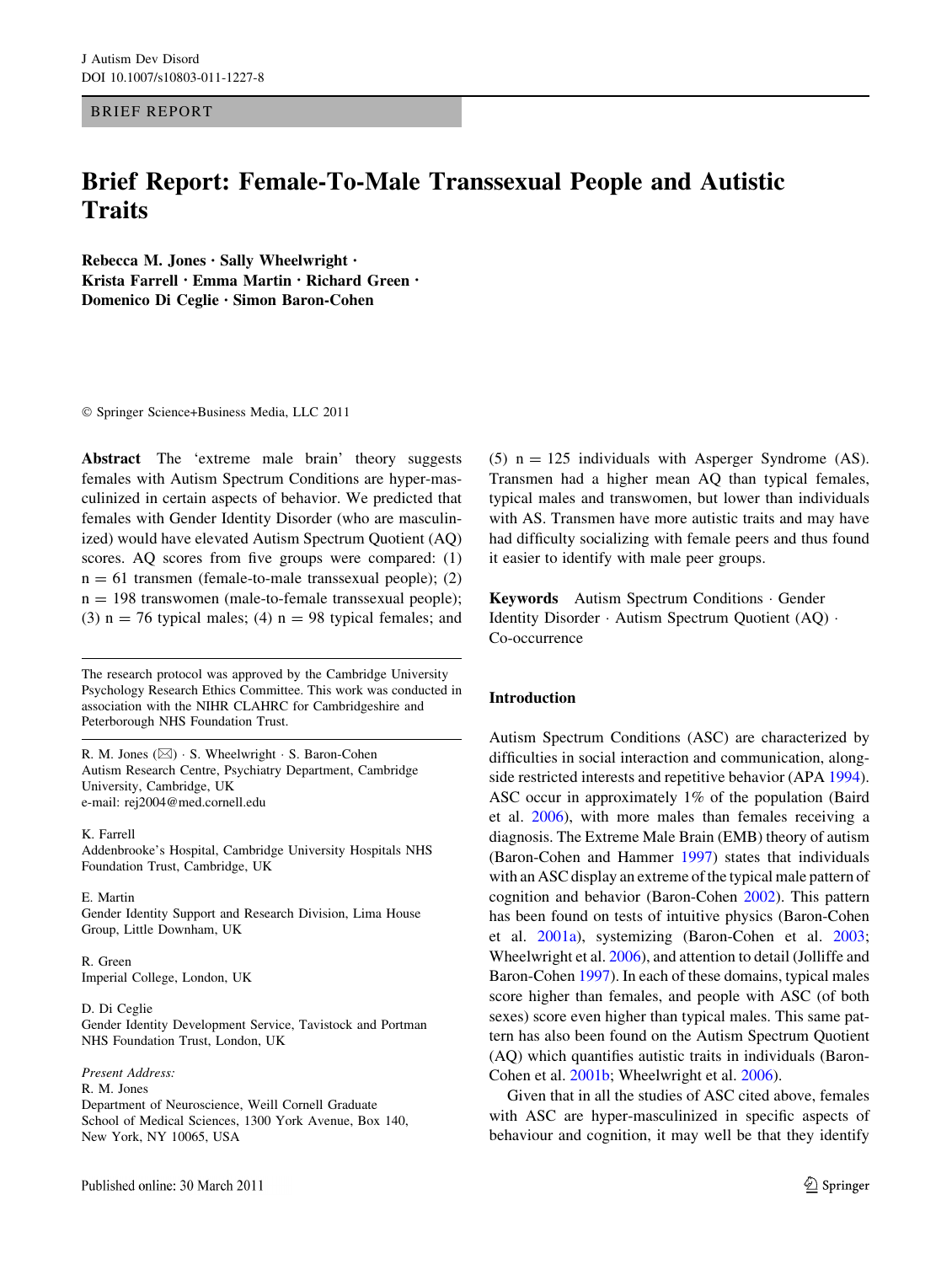more readily with the other sex. A recent study of play by girls with ASC found they show masculinization in choosing toys that do not require pretend play (Knickmeyer et al. [2008\)](#page-5-0), and women with ASC report higher rates of tomboyism in childhood (Ingudomnukul et al. [2007](#page-4-0)). Females with ASC may therefore feel that they don't belong in a typical female peer group and in a minority of cases it may even lead to develop Gender Identity Disorder (GID). An elevated number of autistic traits would confer a rigidity on their perceived gender identity, similar to that which is observed in individuals with persistent GID from childhood to adulthood (Di Ceglie [1998\)](#page-4-0).

Individuals with GID have a strong and persistent preoccupation to live as the other gender than that of their biological sex (APA [1994](#page-4-0)). The co-occurrence of GID and ASD has been reported in several case histories (Kraemer et al. [2005](#page-5-0); Landen and Rasmussen [1997;](#page-5-0) Mukaddes [2002](#page-5-0); Tateno et al. [2008\)](#page-5-0), observations from sexual disorder clinics (Robinow [2009](#page-5-0)) and recently, in a larger sample of adolescents and children (de Vries et al. [2010\)](#page-4-0). There is evidence of similarities between girls with ASC and girls with GID. Girls with GID show more male-typical play and pastimes more associated with the other sex (APA [1994](#page-4-0); Zucker [2005](#page-5-0)) and so do girls with ASC (Knickmeyer et al. [2008\)](#page-5-0). Also, female-to-male (FM) transsexuals (referred to as 'transmen') follow a handedness pattern more similar to genetic males (less exclusively right-handed) (Green and Young [2001](#page-4-0); Orlebeke et al. [1992](#page-5-0)) and the same has been found among women with ASC (Soper et al. [1986](#page-5-0)).

Given the above similarities and prior reports in the literature (de Vries et al. [2010;](#page-4-0) Kraemer et al. [2005](#page-5-0); Landen and Rasmussen [1997;](#page-5-0) Mukaddes [2002](#page-5-0); Tateno et al. [2008\)](#page-5-0) we use the AQ to test the specific prediction from the EMB theory that transmen will have more autistic traits than typical women, and that a higher proportion will score in the ASC range for autistic traits. We also include maleto-female transsexual people ('transwomen') as a comparison group. The selection of atypical groups in the population thus allows us to test predictions from the EMB theory of autism.

## **Methods**

## Participants

## Transmen and Transwomen

Transmen (female-to-male transsexuals) and transwomen (male-to-female transsexuals) participants were recruited by one of the authors (RG) at the Charing Cross Gender Identity Clinic, and via our website at [www.cambridgepsychology.](http://www.cambridgepsychology.com) [com](http://www.cambridgepsychology.com). The participants completed online personal data questions including age, occupation, and whether they had received a diagnosis of an intersex, transsexual or other DSM-IV major axis condition. A total of 77 transmen and 352 transwomen completed the AQ. This ratio of transmen:transwomen mirrors that found in other transsexual studies (Michel et al. [2001\)](#page-5-0).

In the transmen group, 3 volunteers were excluded because they reported a diagnosis of bipolar disorder or schizophrenia. Data were only analyzed for participants who reported they were living in the gender role in line with their perceived gender identity. This led to data from 11 volunteers being excluded, and a further 2 because they did not answer that question. Data from 61 transmen were fully analyzed (mean age 34.0; range 19–52.7). Of these 61, 10 reported having lived as their perceived gender for less than 12 months, 27 for between one and 4 years, and 24 for more than 4 years. 48 of the 61 participants reported they were taking testosterone. 12 reported that they sexually preferred men, 28 preferred women, 3 endorsed liking neither sex, and 18 endorsed both sexes. One participant reported a diagnosis of AS and analyses were conducted both with and without this individual.

In the transwomen group, 4 volunteers were excluded because they reported a diagnosis of bipolar disorder. As with the transmen group, data were only analyzed for participants who reported they were currently living as their perceived gender: 148 volunteers were excluded because they did not meet this criterion and a further 2 did not answer this question. The data from 198 transwomen were fully analyzed (mean age 45.1; range 16–75). Of these 198, 43 reported having lived as their perceived gender for less than 12 months, 94 for between one and 4 years, and 61 for more than 4 years. 170 of the 198 reported they were taking oestrogen. 59 reported that they sexually preferred women, 69 preferred men, 25 endorsed liking neither sex, and 45 endorsed both sexes. Six reported a diagnosis of autism or AS and, as with the transmen group, analyses were conducted both with and without these individuals.

#### Male and Female Controls

The AQ scores from the male and female general population were taken from the data reported elsewhere (Baron-Cohen et al. [2001b](#page-4-0)) (76 males; 98 females; mean age 37.0; range 18.1–60.0).

#### Participants with Asperger Syndrome (AS)

The AQ scores for the participants with AS were taken from the data collected elsewhere (Wheelwright et al. [2006](#page-5-0)). These participants were recruited via the National Autistic Society (UK), specialist clinics and advertisements in newsletters/web pages. All participants had received a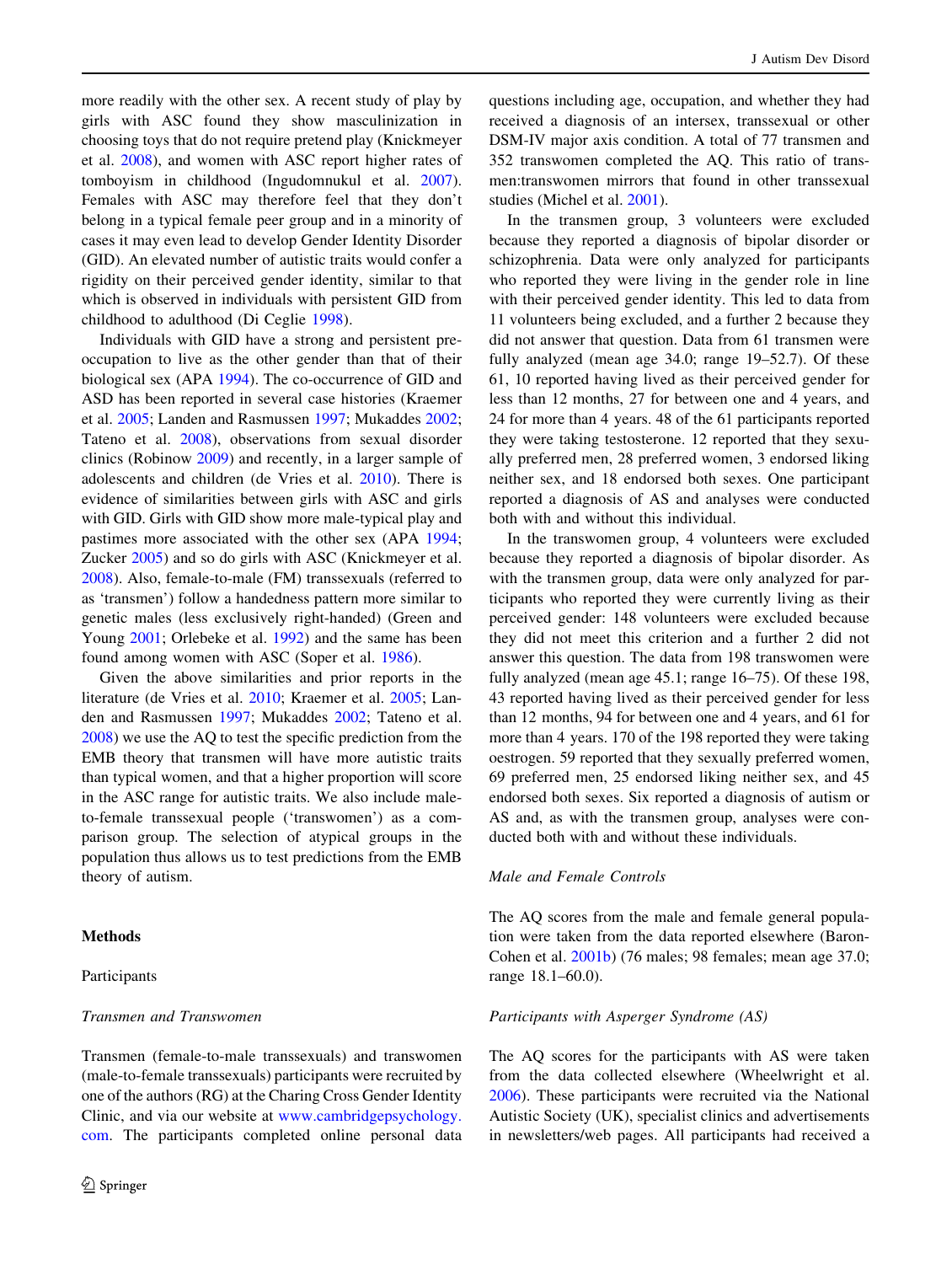diagnosis from a psychiatrist according to DSM-IV criteria (APA [1994\)](#page-4-0). Of the 125 participants, 110 had a diagnosis of Asperger Syndrome (AS) and 15 a diagnosis of High Functioning Autism (HFA). The data from 69 males and 56 females were analyzed (mean age 37.6; range 17.6–71.1).

# Autism Spectrum Quotient

The AQ is a 50-item, self-report questionnaire, which assesses social skills, communication skills, imagination abilities, attention switching, and attention to details (Baron-Cohen et al. [2001b](#page-4-0)) and which predicts clinical diagnosis of Asperger Syndrome (Woodbury-Smith et al. [2005\)](#page-5-0). There are 10 statements in each of the 5 categories and participants choose whether they 'strongly agree', 'slightly agree', 'slightly disagree', or 'strongly disagree' with each statement. 1 point is given for the 'autistic' type response and 0 for the non-autistic type response. The higher the score on the AQ, the more autistic traits the individual possesses, for complete details of the questionnaire see Baron-Cohen et al. ([2001a](#page-4-0), [b](#page-4-0)). In the version used in the present study, the AQ was presented online and took about 5 min to complete.

## **Results**

Mean AQ scores from each group are displayed graphically in Fig. 1. An ANOVA with between subject factors of Group (Transsexuals vs. Controls vs. ASC group) and Genetic Sex and the covariate of age revealed significant main effects of Group (F(2, 558) = 303.0,  $p < 0.0001$ ) and Genetic Sex  $(F(1, 558) = 7.5, p < 0.01)$  and a significant interaction  $(F(2, 558) = 16.9, p < 0.0001)$ , but no effect of age  $(p > 0.6)$ . Inspection of Fig. 1 suggests that the interaction arises because control males ( $x = 17.8$ ,  $SD = 6.8$ ) score



Fig. 1 Mean AQ scores in the three groups. Error bars denote standard error of the mean (SEM)

higher than control females ( $x = 15.4$ , SD = 5.7) (t(172) =  $-2.5$ ,  $p < 0.02$ , cohen's  $d = 3.8$ ), while in the transsexual group transmen  $(x = 23.2, SD = 9.1)$  score higher than transwomen  $(x = 16.6, SD = 6.9)$   $(t(257) = 5.3,$  $p < 0.001$ , cohen's  $d = 0.83$ ). In addition, transmen score higher than control females  $(t(157) = 6.1, p < 0.001,$ cohen's  $d = 1.0$ ) but there is no difference between transwomen and control males (t(272) = 1.3,  $p > 0.2$ ). The ASC group scored ( $x = 36.7$ ,  $SD = 8.0$ ) significantly higher than all other participants (all  $p$ 's  $\lt$  0.0001), and as in previous research, there was no sex difference in this group (ASC females:  $x = 37.4$ ,  $SD = 8.2$ ; ASC males:  $x = 35.9$ ,  $SD = 7.8$ ) (t(123) = 1.0,  $p > 0.3$ ). When these analyses were repeated without the participants with ASC in the transsexual groups, the results remained the same.

The transsexual and control groups only were reanalysed with an ANOVA, using the between subject factors of Group and Perceived Gender. This allowed control males and transmen, and control females and transwomen, to be compared directly. There were significant main effects of Group (F(1, 433) = 20.5,  $p < 0.0001$ ), with transsexual people scoring higher than controls and Perceived Gender  $(F(1, 433) = 38.2, p < 0.0001)$ , with males scoring higher than females. There was also a significant interaction (F(1, 433) = 8.3,  $p < 0.001$ ). Post hoc t-tests revealed that the significant interaction arose because transmen scored higher than control males  $(t(135) = 3.9, p < 0.001,$ cohen's  $d = 0.7$ ) but there was no difference between transwomen and control females (t(294) = 1.6,  $p > 0.1$ ).

To investigate the effect of hormone treatment, those taking hormones were compared with those who did not report hormone treatment, in both transsexual groups separately. We found no significant difference between those on hormone treatment in either the transwomen ( $p > 0.6$ ) or in the transmen group ( $p = 0.07$ ), although there was a trend. To determine the effect of sexual orientation on AQ scores in the transsexual group, we compared those who reported to be homosexual (in relation to birth sex) versus not homosexual (this included those who endorsed liking both or neither sex) and found a significant interaction between the transwomen and transmen and sexual orientation  $(F(1,259) = 4.8, p < 0.03)$ . Transwomen who reported not to be homosexual in relation to birth sex (i.e. endorsed liking women, both sexes or neither sex) had a greater AQ score  $(x = 17.4, SD = 7.4)$  than those who reported to be homosexual (i.e. preferred men)  $(x = 15$ ,  $SD = 5.6$ ) (t(196) = 2.3,  $p < 0.03$ , cohen'SD = 0.4), whereas there was no difference among the transmen  $(t(59) = 1.0, p > 0.3).$ 

Scores on the AQ can be used to categorise individuals as having the 'broader autism phenotype' (BAP: defined as AQ 23-28), 'medium autism phenotype' (MAP: defined as AQ 29-34) or 'narrow autism phenotype' (NAP: defined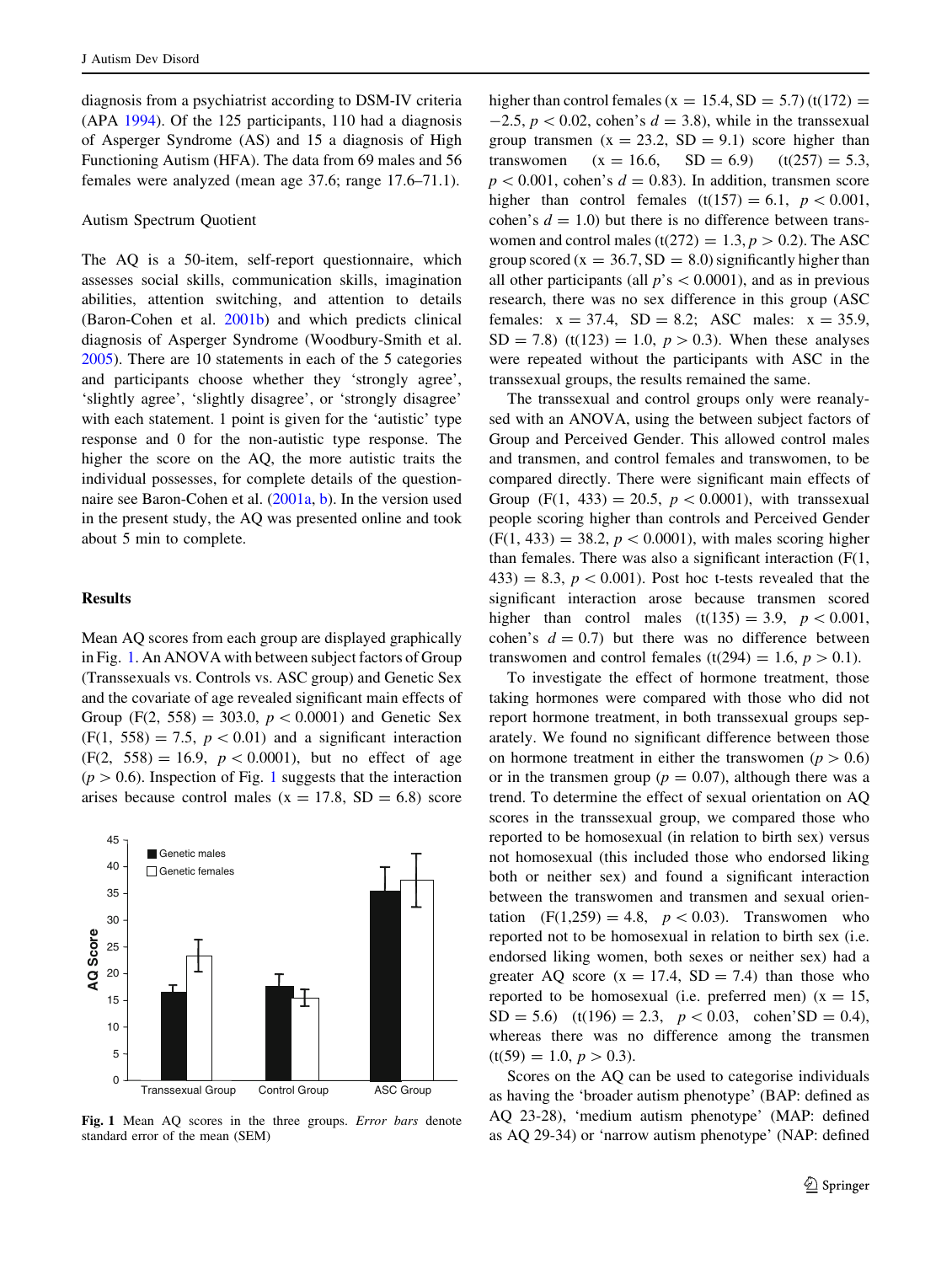|                          | AO score  | Transsexuals |          | Controls |          |
|--------------------------|-----------|--------------|----------|----------|----------|
|                          |           | Transwomen   | Transmen | Males    | Females  |
| Broader autism phenotype | $23 - 28$ | 13.6         | 21.3     | 15.8     | 10.2     |
| Medium autism phenotype  | $29 - 34$ | 3.5          | 14.8     | 5.3      | 2.0      |
| Narrow autism phenotype  | $35+$     | 1.5          | 14.8     | 1.3      | $\theta$ |

as  $AQ$  35+) (Wheelwright et al.  $2010$ ). These 3 AQ bands represent 1, 2, or 3 standard deviations above the population mean, respectively. The percent of participants from the transsexual and control groups with each of these phenotypes is shown in Table 1. The transmen had significantly more autistic traits than control men and their mean AQ score lies in the BAP range. Approximately 30% of the transmen group had an AQ in the MAP or NAP range. Transmen had a 11-fold increase in the rate of NAP relative to typical males.

# Discussion

This study confirms clinical case studies and reports in adolescents and children that genetic females with Gender Identity Disorder (GID) have an increased number of autistic traits. Our results demonstrate that transmen (relative to control women) have more autistic traits, as measured by the Autism Spectrum Quotient (AQ). They also had significantly more autistic traits than control men, and their mean AQ score lies in the Broader Autism Phenotype (BAP) range. Approximately 30% of the transmen had an AQ in the Medium (MAP) or Narrow Autism Phenotype (NAP) range, which would warrant clinical investigation if this level of autistic traits was causing suffering or impacting on daily functioning (Woodbury-Smith, et al. [2005\)](#page-5-0). Transmen had a 11-fold increase in the rate of NAP relative to typical males. We speculate that this increased number of autistic traits is likely to have made the transmen (in their childhood and adolescence) less able to assimilate in a female peer group, instead gravitating towards males. This may also have led to difficulties socializing in a female peer group, and a feeling of belonging more in a male group, thus increasing the probability of GID.

Assuming AQ is relatively stable throughout life, transmen can be assumed to have had an increased number of autistic traits in early development, possibly because of elevated foetal testosterone (FT) levels (Auyeung et al. [2009;](#page-4-0) [2010](#page-4-0)) and/or genetic factors (Hoekstra et al. [2007](#page-4-0)). Such an idea fits with research based on studies of amniotic testosterone levels that show a correlation between foetal testosterone (FT) and autistic traits (Auyeung et al. [2009](#page-4-0); [2010\)](#page-4-0). This is not to say that current testosterone levels are average in adults with GID and ASC, since testosteronelinked medical conditions (such as polycystic ovary syndrome (PCOS) and delayed menarche) are reported to be elevated in women with ASC (Ingudomnukul, et al. [2007](#page-4-0); Knickmeyer et al. [2006b\)](#page-4-0) and there are some reports of increased PCOS in transmen (Baba et al. [2007](#page-4-0)) while others have not found this increase (Mueller et al. [2008](#page-5-0)). This may reflect a continuing elevation of androgen levels from foetal through to current circulation. The fact that a similar pattern of PCOS rates is also found in mothers of women with ASC suggests this may be occurring for genetic reasons (Ingudomnukul et al. [2007\)](#page-4-0). A recent genetic study from our lab suggests that genes that control sex steroid hormones are associated with both ASC and autistic traits (Chakrabarti et al. [2009](#page-4-0)).

We found there was no difference between transwomen and control males on the AQ: transwomen have a mean AQ score that lies in the average range for both control males and females, and is not significantly different from either. Similarly, the proportion of transwomen with BAP and MAP also lies between control males and control females. Interestingly, within the 198 transwomen group, there were 6 individuals (i.e. 3%) with a diagnosis of AS. This rate is about 3 times as many as in the general population (Baird et al. [2006](#page-4-0)), although we have not calculated confidence intervals for this, it is consistent with previous studies (de Vries et al. [2010\)](#page-4-0). Interestingly, among the transwomen sexual preference influenced AQ scores, consistent with findings that there are different typologies among transwomen based upon their sexual orientation (Lawrence [2010](#page-5-0)). Future research should explore this connection, as it appears that the association between GID and ASC in transwomen is complex.

It is important to consider certain limitations of the present study. First, it is based purely on self-report. It would be worthwhile repeating the study with an informant completing the AQ. Second, recruitment was conducted through multiple sources (the clinic and online) which may have resulted in a more heterogeneous participant population, which could be explored in future studies. Lastly, a proportion of the transsexual groups were taking hormone treatments and for obvious ethical reasons it was not possible to control for this factor but it is of interest that analysis comparing those on or off testosterone treatment did not lead to significantly different AQ scores. This raises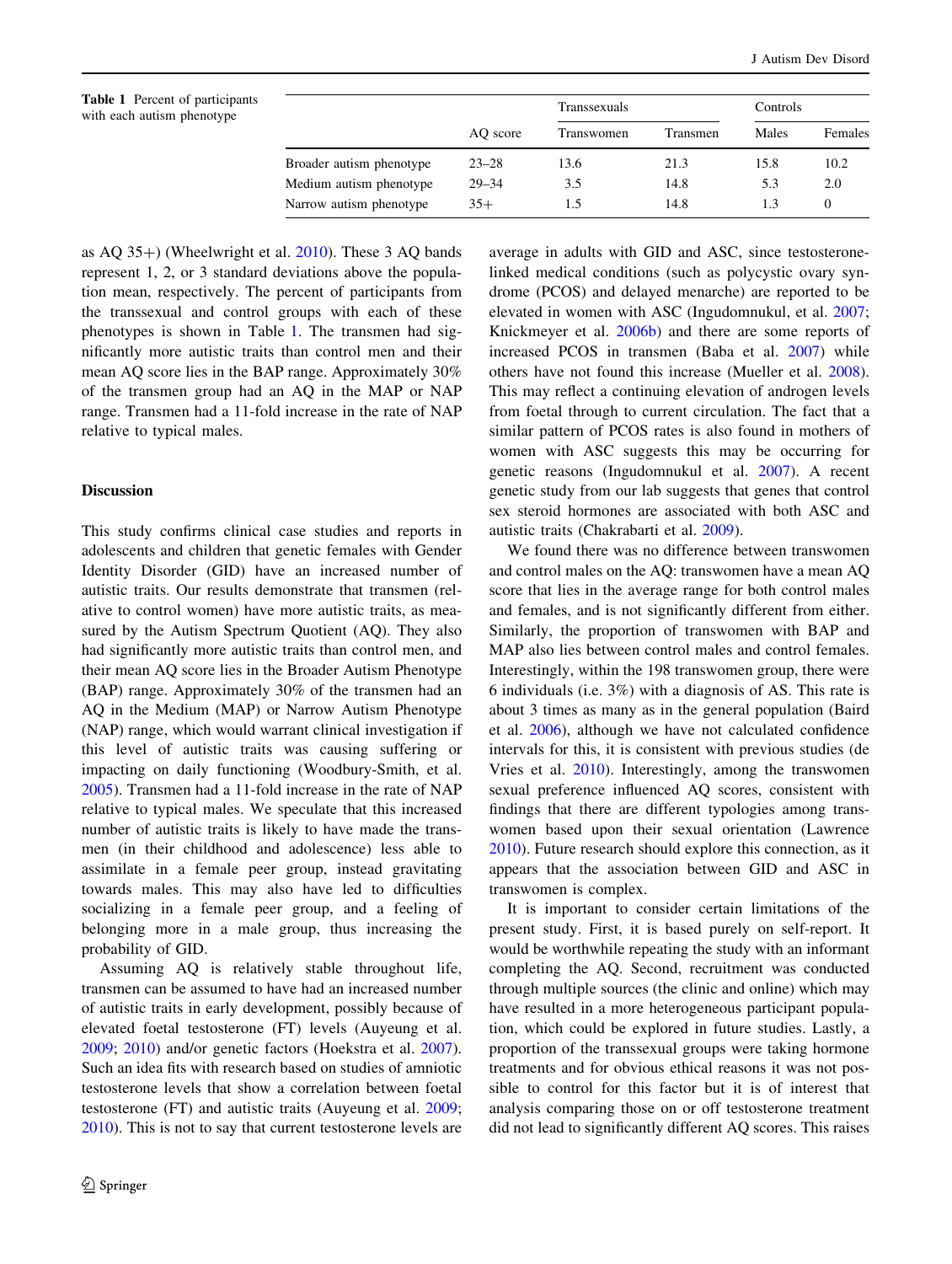<span id="page-4-0"></span>the idea that current sex steroid levels do not affect AQ, while foetal levels of sex steroids may affect AQ.

The relevance of these results for clinicians working with transmen is clear. These are chromosomally female individuals, who have felt masculinized since childhood, and rather than simply assuming the GID is the primary problem, the link between autistic traits and GID should be explored. Clinically, even if only for a minority of individuals considering sex reassignment surgery (SRS), the formulation of undiagnosed AS might be a helpful alternative to explore. Score on the AQ need not affect whether the individual continues on their chosen path for SRS but may help the person in examining the reasons behind their choices and consequently make better informed decisions about treatment and physical interventions.

In closing, this study provides evidence that transmen have an elevated number of autistic traits. This may be a reflection of elevated FT levels since both normative amniotic testosterone studies (Chapman et al. 2006; Knickmeyer et al. 2005) and studies of rare genetic conditions in which FT levels are abnormally high (such as in females with Congenital Adrenal Hyperplasia) (Knickmeyer et al. 2006a) indicate that higher FT is correlated with reduced empathy, reduced social interest, reduced social skills, and higher AQ scores. Quite how this is expressed in terms of neural masculinization (Baron-Cohen et al. 2005) is an important question for further study, which we are currently seeking to answer using MRI in children whose amniotic FT levels are known. The causation of GID and its development is complex and this paper is a contribution regarding a particular association between GID and ASC.

Acknowledgments We are grateful to the MRC (UK), the Nancy Lurie Marks Family Foundation, and the Gates Cambridge Trust for funding during the period of this work. RJ presented this work at the IMFAR Conference, London, May 2008. We are grateful to Melissa Hines, Rebecca Knickmeyer, Bonnie Auyeung, Emma Chapman, and Vivette Glover for valuable discussions; and to the participants who kindly helped us with this project.

#### References

- APA. (1994). DSM-IV Diagnostic and statistical manual of mental disorders (4th ed.). Washington DC: American Psychiatric Association.
- Auyeung, B., Baron-Cohen, S., Ashwin, E., Knickmeyer, R., Taylor, K., & Hackett, G. (2009). Fetal testosterone and autistic traits. British Journal of Psychology, 100(1), 1–22.
- Auyeung, B., Taylor, K., Hackett, G., & Baron-Cohen, S. (2010). Foetal testosterone and autistic traits in 18 to 24-month-old children. Mol Autism, 1(1), 11.
- Baba, T., Endo, T., Honnma, H., Kitajima, Y., Hayashi, T., Ikeda, H., et al. (2007). Association between polycystic ovary syndrome and female-to-male transsexuality. Human Reproduction, 22(4), 1011–1016.
- Baird, G., Simonoff, E., Pickles, A., Chandler, S., Loucas, T., Meldrum, D., et al. (2006). Prevalence of disorders of the autism spectrum in a population cohort of children in South Thames: The special needs and autism project (SNAP). Lancet, 368(9531), 210–215.
- Baron-Cohen, S. (2002). The extreme male brain theory of autism. Trends in Cognitive Science, 6, 248–254.
- Baron-Cohen, S., & Hammer, J. (1997). Is autism an extreme form of the male brain? Advances in Infancy Research, 11, 193–217.
- Baron-Cohen, S., Wheelwright, S., Scahill, V., Lawson, J., & Spong, A. (2001a). Are intuitive physics and intuitive psychology independent? Journal of Developmental and Learning Disorders, 5, 47–78.
- Baron-Cohen, S., Wheelwright, S., Skinner, R., Martin, J., & Clubley, E. (2001b). The Autism Spectrum Quotient (AQ): Evidence from Asperger syndrome/high functioning autism, males and females, scientists and mathematicians. Journal of Autism and Developmental Disorders, 31, 5–17.
- Baron-Cohen, S., Richler, J., Bisarya, D., Gurunathan, N., & Wheelwright, S. (2003). The Systemising Quotient (SQ): An investigation of adults with Asperger syndrome or high functioning autism and normal sex differences. Philosophical Transactions of the Royal Society, Series B., 358, 361–374.
- Baron-Cohen, S., Knickmeyer, R. C., & Belmonte, M. K. (2005). Sex differences in the brain: Implications for explaining autism. Science, 310(5749), 819–823.
- Chakrabarti, B., Dudbridge, F., Kent, L., Wheelwright, S., Hill-Cawthorne, G., Allison, C., et al. (2009). Genes related to sex steroids, neural growth, and social-emotional behavior are associated with autistic traits, empathy, and Asperger syndrome. Autism Res, 2(3), 157–177.
- Chapman, E., Baron-Cohen, S., Auyeung, B., Knickmeyer, R., Taylor, K., & Hackett, G. (2006). Fetal testosterone and empathy: Evidence from the empathy quotient (EQ) and the "Reading the mind in the eyes" test. Social Neuroscience, 1(2), 135–148.
- de Vries, A. L., Noens, I. L., Cohen-Kettenis, P. T., van Berckelaer-Onnes, I. A., & Doreleijers, T. A. (2010). Autism spectrum disorders in gender dysphoric children and adolescents. Journal of Autism and Developmental Disorders, 40(8), 930–936.
- Di Ceglie, D. (1998). Reflections on the nature of the ''atypical gender identity organization''. In D. Di Ceglie & D. Freedman (Eds.), A stranger in my own body: Atypical gender identity development and mental health (pp. 9–25). London: Karnac.
- Green, R., & Young, R. (2001). Hand preference, sexual preference and transsexualism. Archives of Sexual Behavior, 30, 565–574.
- Hoekstra, R. A., Bartels, M., Hudziak, J. J., Van Beijsterveldt, T. C., & Boomsma, D. I. (2007). Genetic and environmental covariation between autistic traits and behavioral problems. Twin Res Hum Genet, 10(6), 853–860.
- Ingudomnukul, E., Baron-Cohen, S., Wheelwright, S., & Knickmeyer, R. (2007). Elevated rates of testosterone-related disorders in women with autism spectrum conditions. Hormones and Behavior, 51(5), 597–604.
- Jolliffe, T., & Baron-Cohen, S. (1997). Are people with autism or Asperger's syndrome faster than normal on the embedded figures task? Journal of Child Psychology and Psychiatry, 38, 527–534.
- Knickmeyer, R. C., Baron-Cohen, S., Raggatt, P., & Taylor, K. (2005). Foetal testosterone, social relationships, and restricted interests in children. Journal of Child Psychology and Psychiatry, 46(2), 198–210.
- Knickmeyer, R. C., Baron-Cohen, S., Fane, B. A., Wheelwright, S., Mathews, G. A., Conway, G. S., et al. (2006a). Androgens and autistic traits: A study of individuals with congenital adrenal hyperplasia. Hormones and Behavior, 50(1), 148–153.
- Knickmeyer, R. C., Wheelwright, S., Hoekstra, R., & Baron-Cohen, S. (2006b). Age of menarche in females with autism spectrum